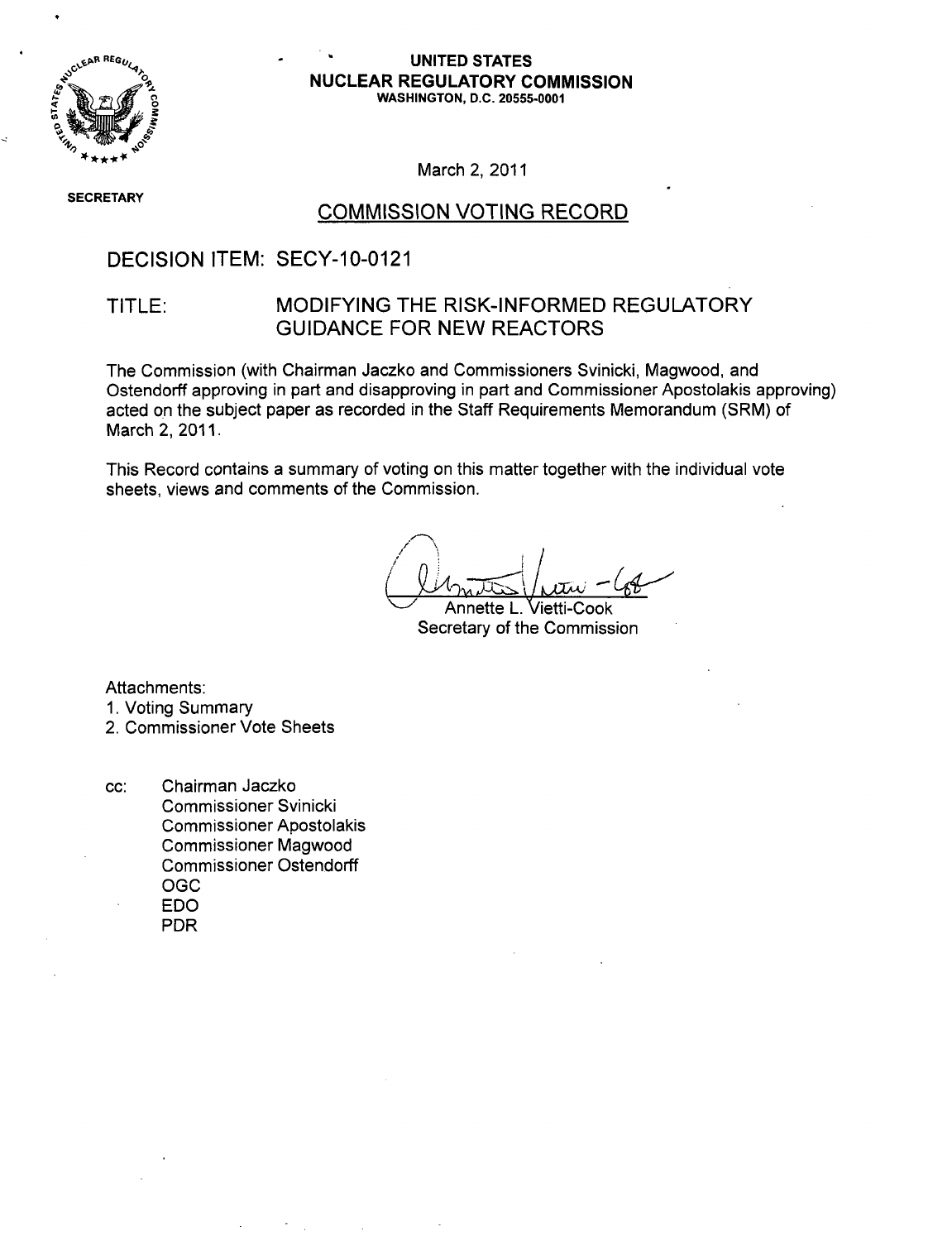### VOTING SUMMARY - SECY-10-0121

### RECORDED VOTES

|                       | <b>NOT</b>   |    |  |                                          |             |          |
|-----------------------|--------------|----|--|------------------------------------------|-------------|----------|
|                       |              |    |  | APRVD DISAPRVD ABSTAIN PARTICIP COMMENTS | <b>DATE</b> |          |
| CHRM. JACZKO          | X            | X. |  | X.                                       |             | 11/1/10  |
| <b>COMR. SVINICKI</b> | X            | X  |  | $\mathbf{X}$                             |             | 11/17/10 |
| COMR. APOSTOLAKIS X   |              |    |  | X.                                       |             | 10/27/10 |
| COMR. MAGWOOD         | $\mathsf{X}$ | X. |  | X                                        |             | 11/23/10 |
| COMR. OSTENDORFF X    |              | X  |  | X                                        |             | 11/12/10 |

### COMMENT RESOLUTION

In their vote sheets, Chairman Jaczko and Commissioners Svinicki, Magwood, and Ostendorff approved in part and disapproved in part and Commissioner Apostolakis approved the staff s recommendation and provided some additional comments. Subsequently, the comments of the Commission were incorporated into the guidance to staff as reflected in the SRM issued on March 2, 2011.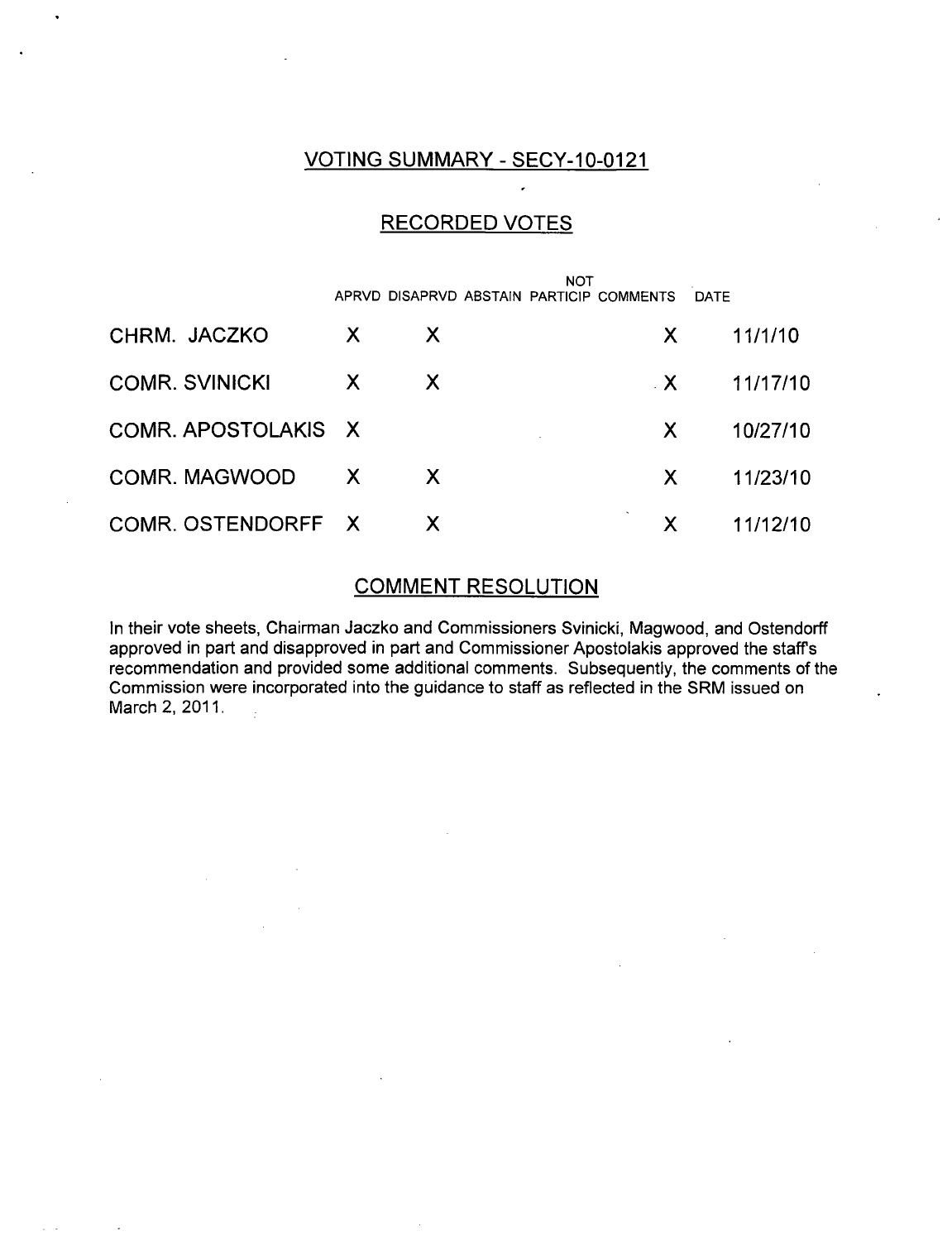### RESPONSE SHEET

| TO: | <b>Annette Vietti-Cook, Secretary</b> |
|-----|---------------------------------------|
|-----|---------------------------------------|

FROM: Chairman Gregory B. Jaczko

SUBJECT: SECY-10-0121 - MODIFYING THE RISK-INFORMED REGULATORY GUIDANCE FOR NEW REACTORS

Approved in Part \_\_X\_\_\_\_\_ Disapproved in Part \_\_X\_\_\_ Abstain

Not Participating

COMMENTS: Below Attached X None

**SIGNATURE / 11** DATE

Entered on "STARS" Yes X No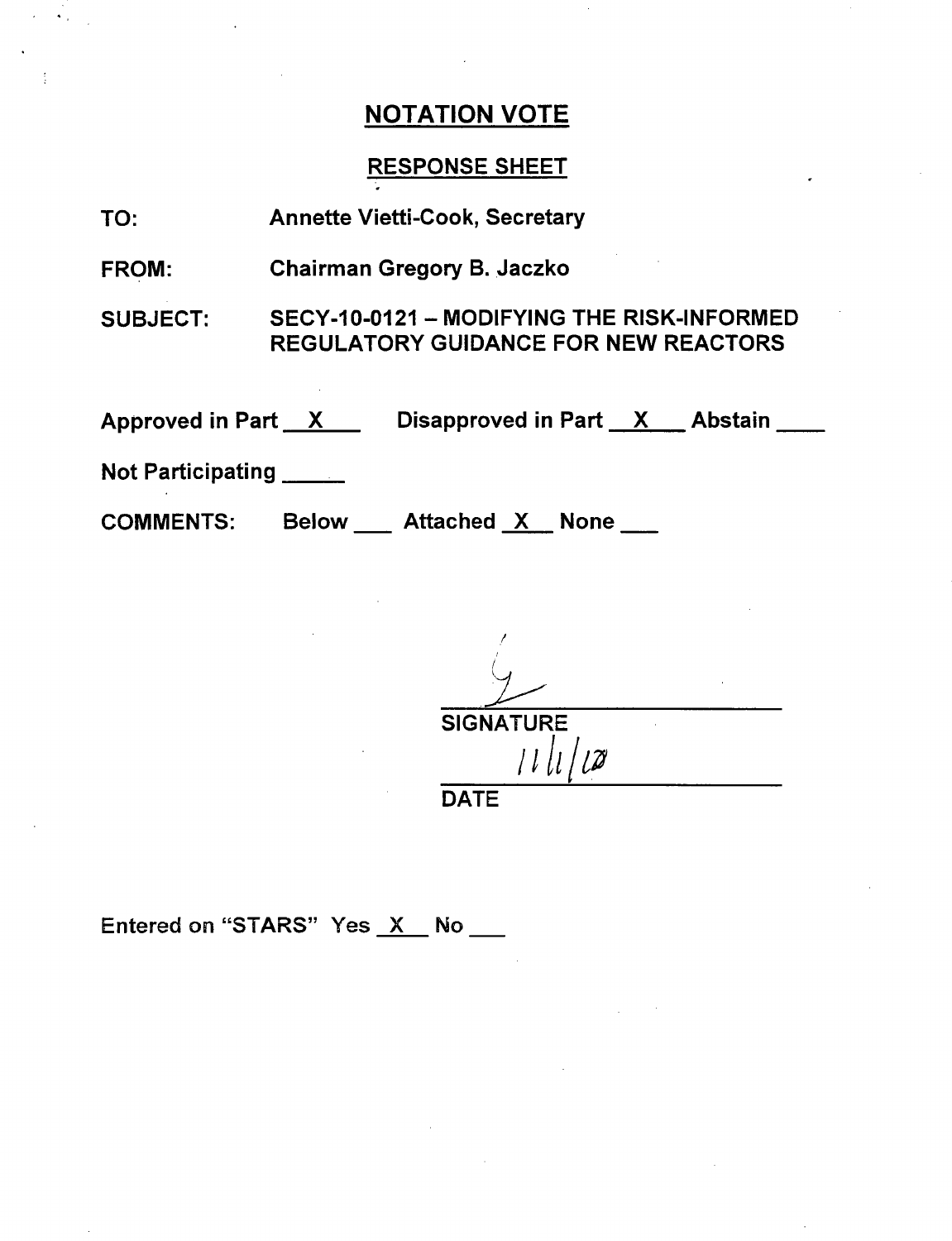#### Chairman Jaczko's Comments on **SECY-10-0121,** "Modifying the Risk-Informed Regulatory Guidance for New Reactors"

I approve in part and disapprove in part option 2 for the staff to identify and implement appropriate changes to the existing risk-informed guidance and processes. The staff should:

- \* Conduct a comprehensive assessment of all risk-informed guidance and processes to ensure that the guidance and processes when applied holistically to new large light water reactors ensure that the Commission's policies identified in SECY-10-0121 are fully met,
- Identify specific changes to the guidance for risk-informed licensing-basis changes that would prevent a significant decrease in the new reactor's level of safety over its life, and
- \* Identify specific changes to the risk-informed guidance for the Reactor Oversight Process to provide for meaningful regulatory oversight.

This assessment should be completed within one year. Prior to implementing any changes, the staff should inform the Commission of the changes that need to be made and request Commission approval for any proposed change to current Commission's policies or regulations.

My understanding of the staff's intent under option 2 is to ensure that risk-informed guidance and practices when applied to new reactors:

- Preserve sufficient safety margins and enhanced safety of new reactors,
- Preserve the ability to identify adverse trends in operations and safety, so effective and early actions can be taken to correct those trends, and
- Preserve the use of risk-information as a relevant tool in regulatory decision making.

I fully support that intent and commend the staff for seeking to proactively ensure that the application of risk-informed regulatory decision making to new large light water reactors is predictable and well communicated to all of our stakeholders. Ever since Commission's direction in SRM COMJSM-00-003, the early identification of regulatory issues and potential process improvements has been a strength of the NRC's new reactor activities. The current guidance and process were developed, in part, around an understanding of the baseline risk metric estimates for operating reactors. Because the current baselines risk metric estimates are orders of magnitude lower than the baseline risk metrics of operating reactors, there is a chance that all aspects of the current risk-informed guidance may not be suitable for new reactors.

As the staff conducts its assessment, I would encourage the staff to keep in mind that the Commission's safety goals are inherently relative to other societal risks, and the risk from the operation of nuclear reactors needs to be considered in the context of other societal risks. The safety goals may not need to change, but other societal risk may have decreased because safety improvements in non-nuclear industries. Therefore, it may be appropriate to change the surrogates for the safety goals, because of decreases in societal risks without the need to change the safety goals themselves.

Greg6ry B. Jaczko Date.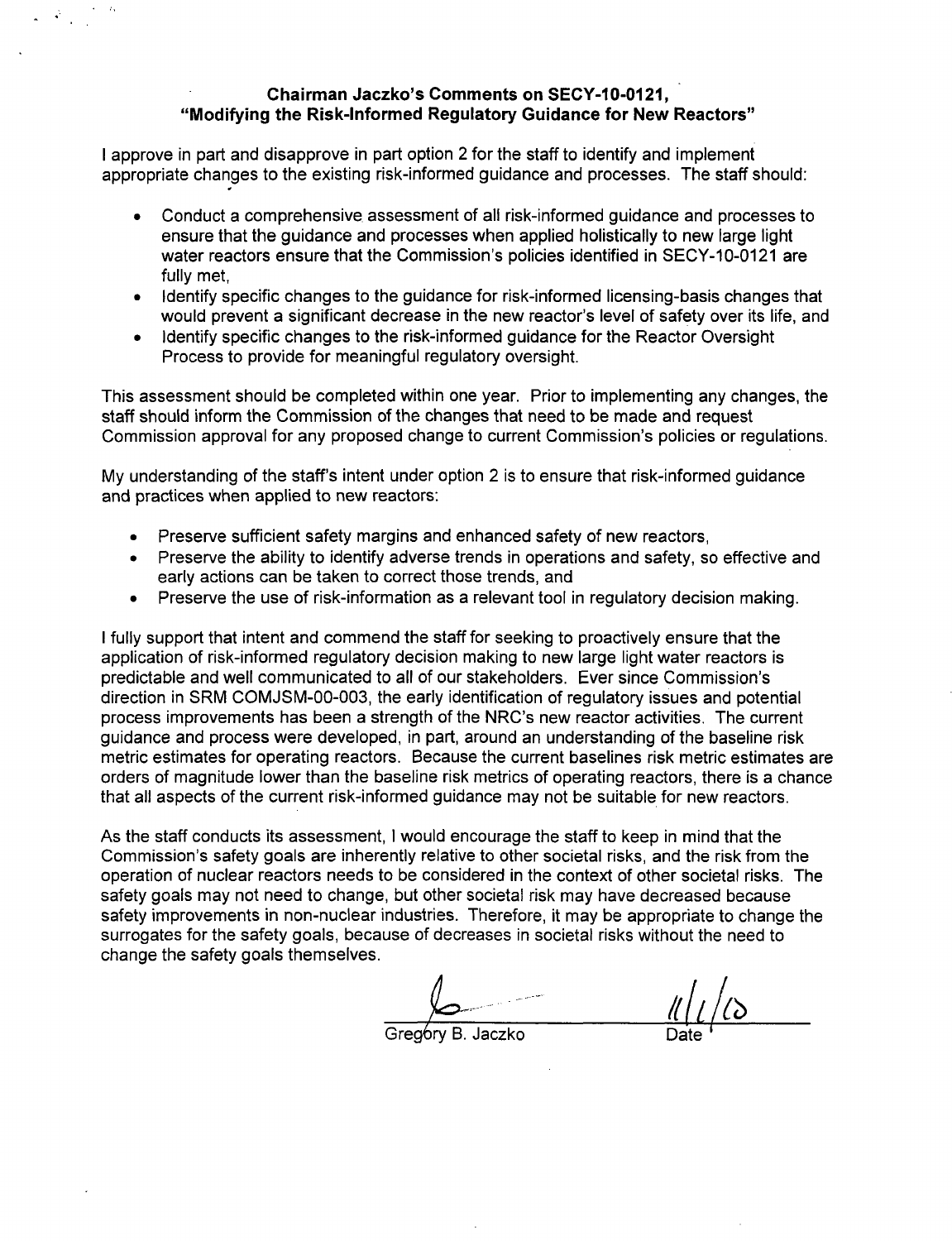### RESPONSE SHEET

- TO: Annette Vietti-Cook, Secretary
- FROM: COMMISSIONER SVINICKI
- SUBJECT: SECY-10-0121 - MODIFYING THE RISK-INFORMED REGULATORY GUIDANCE FOR NEW REACTORS

Approved <u>\_XX In Part\_\_</u>\_\_\_\_Disapproved <u>\_XX In Part</u>\_Abstair

Not Participating **\_**

COMMENTS: Below \_\_ Attached XX None \_\_

**JRE** 

**11/<sub>1</sub>7** /10 **DATE** 

Entered on "STARS" Yes  $\sqrt{}$ No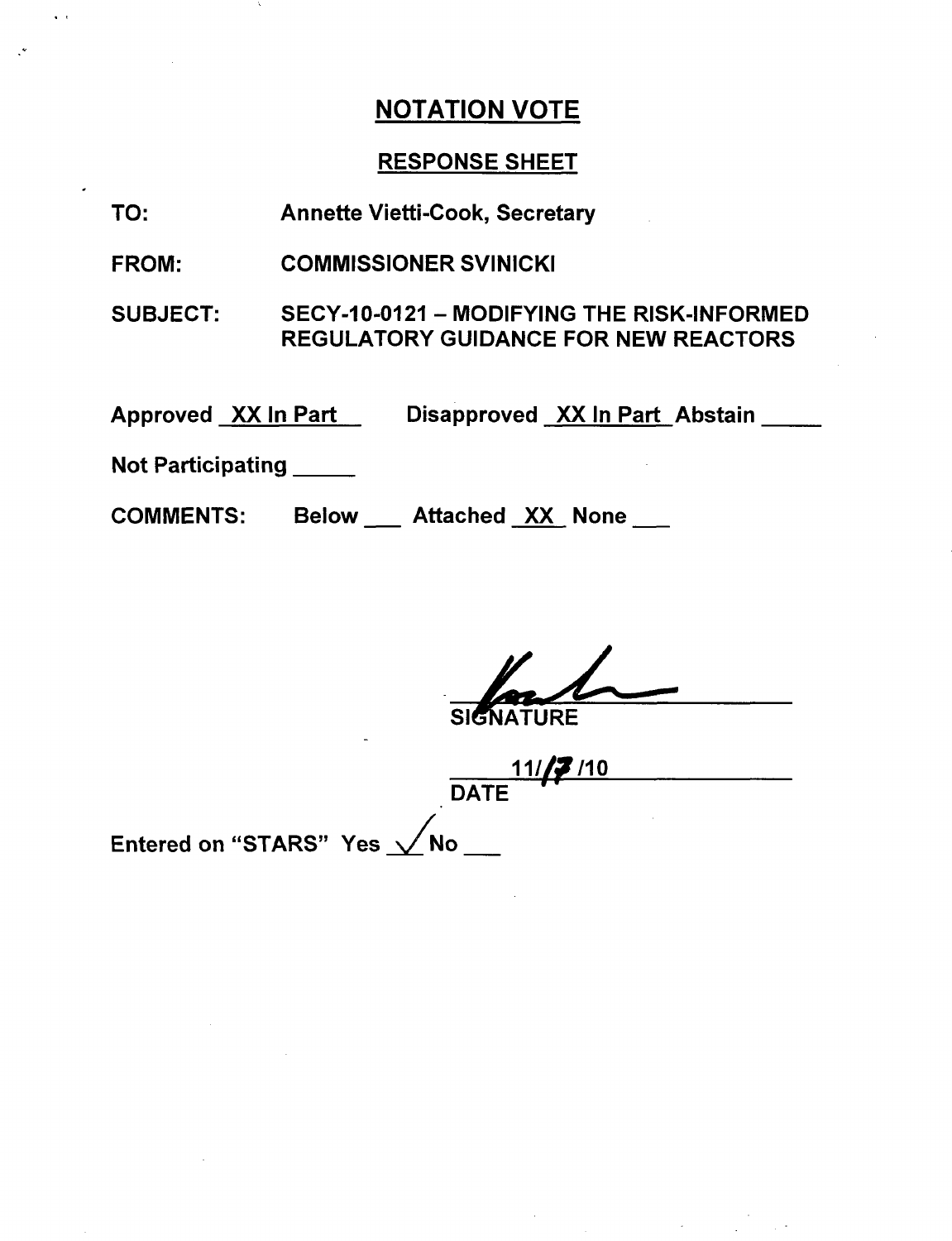#### Commissioner Svinicki's Comments on **SECY-10-0121** Modifying the Risk-informed Regulatory Guidance for New Reactors

I approve in part and disapprove in part the staff's recommendations to modify the risk-informed regulatory guidance in SECY-10-0121. I disapprove the staff's recommended Option 2, but I approve Option 1 – defined as continued use of the existing risk-informed framework for licensing changes and the Reactor Oversight Process (ROP). I would accompany this option, however, with some specific, near term, staff actions to better inform the issue. After completing these actions, the staff should prepare a notation vote paper for the Commission's consideration, outlining policy issues and recommending any needed changes to the agency's approach, with greater specificity and definition than was contained in this SECY paper.

From my review of relevant history, I believe the Commission has been consistent in maintaining that new reactors should not be measured against a lower quantitative risk threshold than operating reactors. For example, the 2008 *Federal Register* notice promulgating the Commission's Advanced Reactor Policy Statement states:

"The policy statement does not state that advanced reactor designs must be safer than the current generation of reactors, but rather that they must provide the same degree of protection of the environment and public health and safety and the common defense and security that is required for current-generation light-water reactors. The goal of the policy statement update is to encourage advanced reactor designers to consider safety and security in the early stages of design in order to identify potential design features and/or mitigative measures that provide a more robust and effective security posture with less reliance on operational programs."

In light of the enhanced safety features of the new reactor designs currently undergoing design certification review, I think it is fair to claim some measure of success toward this desired outcome. The principal "issue" identified by the staff regarding the new reactors' lower risk estimates is that of adapting the regulatory framework, or perhaps, the regulator, to the new paradigm of regulating an inherently safer reactor fleet. This strikes me as a problem worth having. Consequently, I agree with my colleagues who, in their votes on this paper, find that the Commission should not take a position that suggests the existing safety goals, the subsidiary risk goals, or the risk guidance derived from them are inadequate.

That being said, I believe it would be beneficial to engage with industry stakeholders in a series of tabletop exercises to better inform the specifics at issue here, and to move us beyond generalities, to a position of either validating or exploding the myth of some of the concerns we have heard -- of redundant safety trains being taken out of commission willy-nilly or rampant degradation in safety culture going unnoticed and unchecked. To this end, the staff should test a series of hypothetical scenarios of different types against our current regulations and guidance, looking realistically at both the likelihood of these events occurring and the regulatory tools available to make us aware of such events and to exert regulatory influence over them. I suspect that in the case of the more breathless examples, the NRC has existing regulatory tools to insert itself into the process and in the case of examples with a more modest effect on plant risk estimates, it is appropriate to question on what basis the regulator would need to insert itself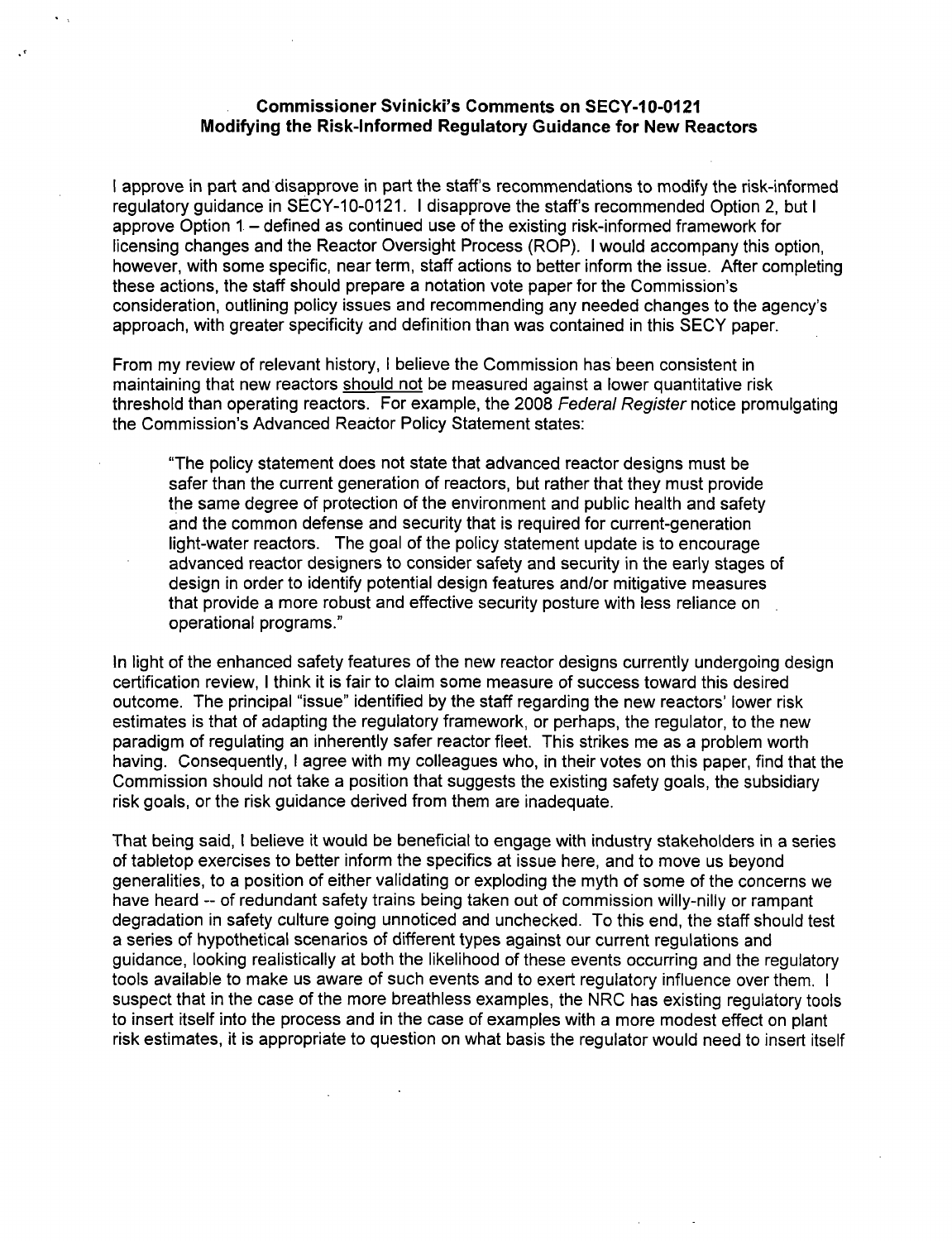into the process. New reactors with enhanced safety features should, appropriately, be granted more operational flexibility than current reactors. This flexibility will provide a more efficient use of resources by the regulator, along with the ability to focus more fully on issues of true safety significance.

For the operating phase, staff and stakeholders should discuss how enhanced safety margins will be maintained. Since the objective is to confirm that the enhanced safety margins will not significantly decrease, it will be critical to define what constitutes "significant." Other changes to the Reactor Oversight Process can, in my view, wait until more information is available, such as operating experience from as-built/as-operated, new plants, as well as validated probabilistic risk assessments. As noted by the Advisory Committee on Reactor Safeguards, further analysis and operating experience could cause the current risk estimates for new plants to increase significantly, which would obviate the revisions to guidance currently contemplated by the staff under Option 2.

Finally, the staff should continue to work with stakeholders to develop a 10 CFR 50.59-like process for combined license holders to implement changes during the construction phase of a new nuclear power plant, including the development of guidance related to changes that would not require NRC approval. The staff should also assess the sufficiency of guidance to support new reactor application of risk-managed technical specifications. The results of these assessments and of the tabletop exercises, and any associated recommendations, should be included in the notation vote paper mentioned above.

 $S$ vinicki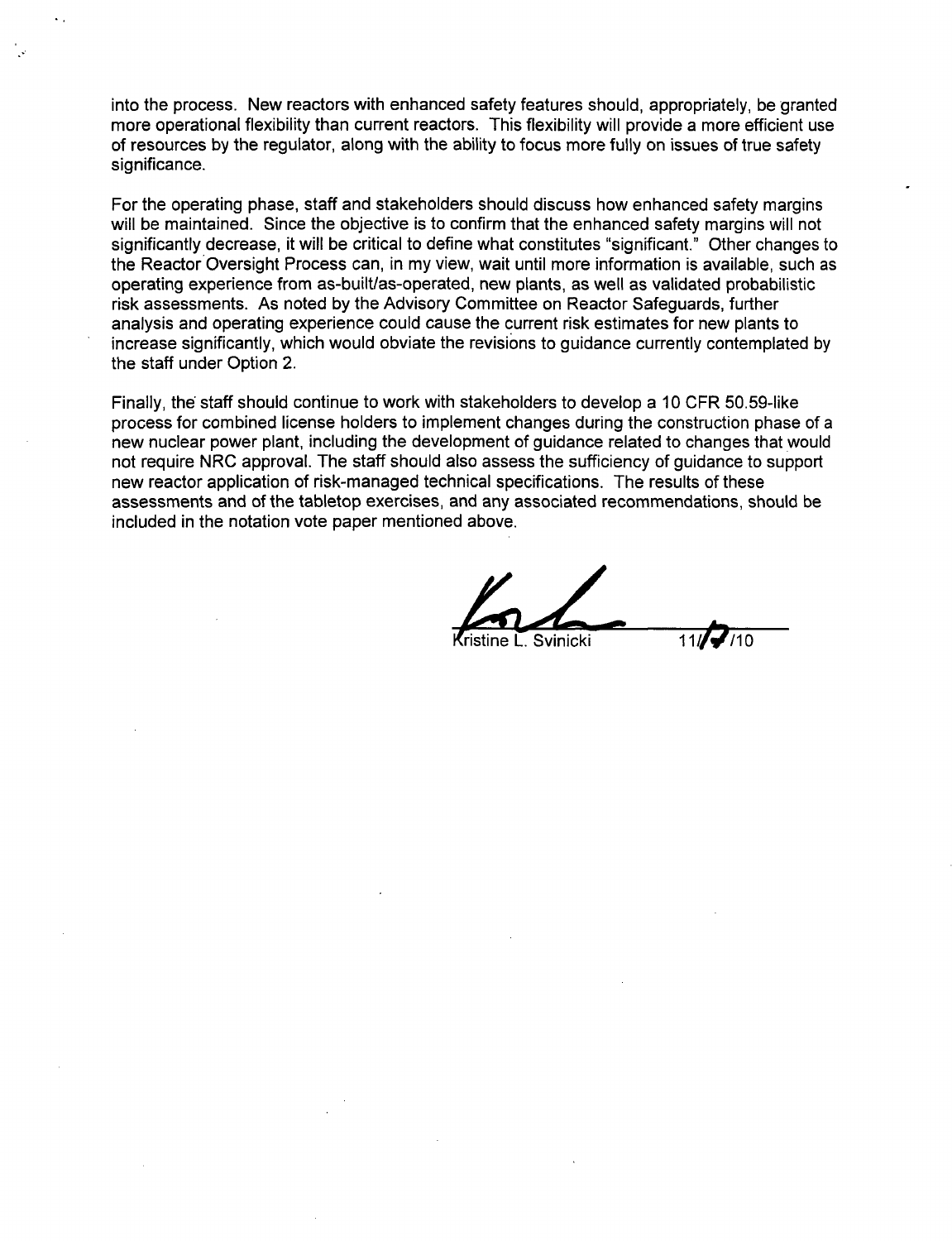### RESPONSE SHEET

- TO: Annette Vietti-Cook, Secretary
- FROM: Commissioner Apostolakis

SUBJECT: SECY-10-0121 - MODIFYING THE RISK-INFORMED REGULATORY GUIDANCE FOR NEW REACTORS

Approved XX Disapproved Abstair

Not Participating **\_**

COMMENTS:

Below Attached XX None

**SIGNATURE** 

DATE

Entered on "STARS" Yes **\Muddle** No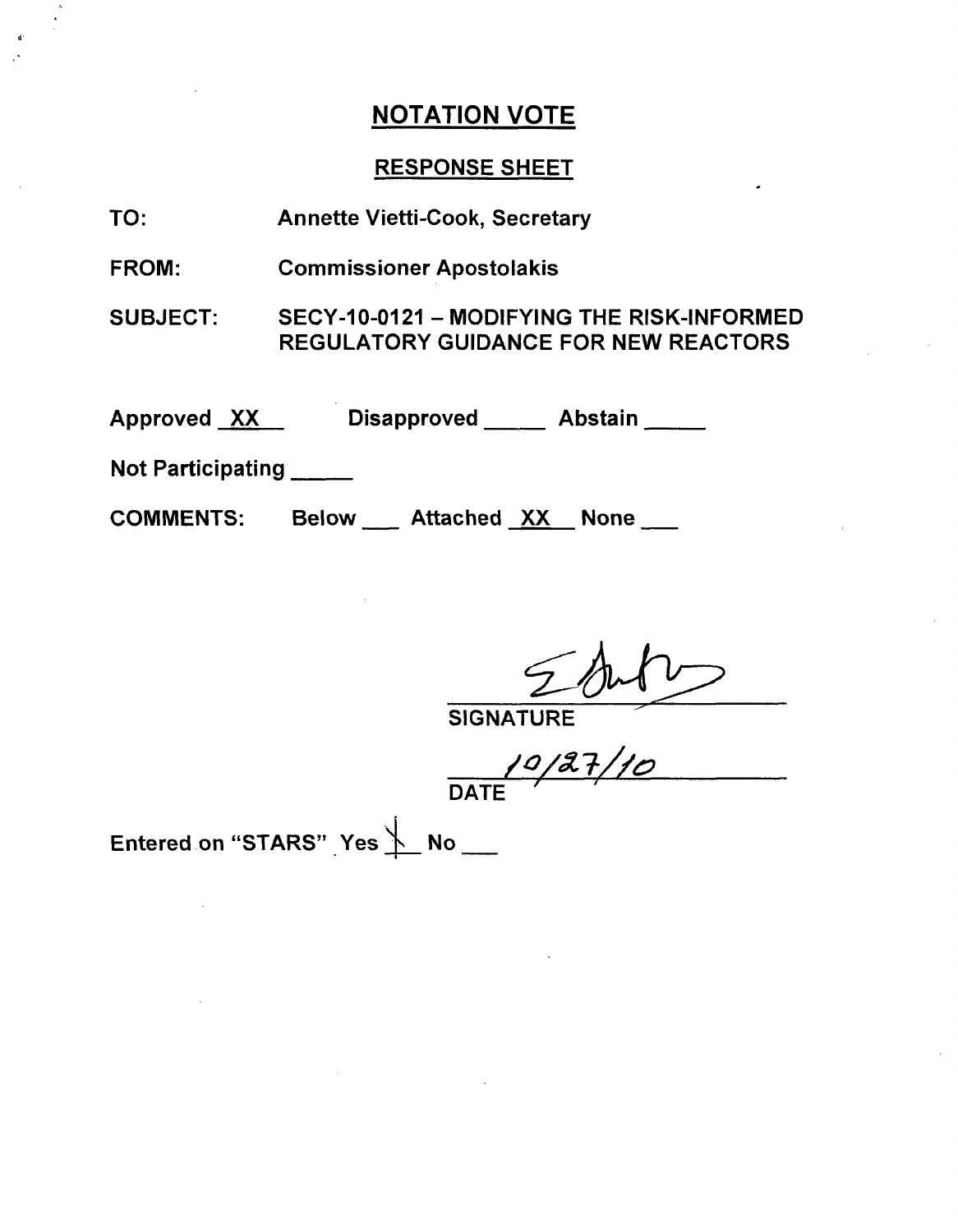#### Commissioner Apostolakis' Comments on **SECY-1 0-0121,** "Modifying the Risk-Informed Regulatory Guidance for New Reactors"

I approve Option 2 because it seeks to explore ways to prevent a significant decrease in the level of safety over the life of a new plant while allowing for more regulatory flexibility due to its overall lower risk. However, more information is needed before Option 2 is implemented.

I agree with the ACRS that "Pragmatic considerations must continue to guide the regulatory decision-making process." In my view, these considerations include the following items:

- a) Current estimates of core damage frequency (CDF) and large release frequency (LRF) for new reactors are substantially lower (up to three orders of magnitude) than those for existing plants.
- b) Site-specific external-event (earthquakes, tornadoes, et al) risk contributions are not included in the above estimates. These contributions may raise the current estimates significantly.
- c) Operating experience and additional PRAs performed by independent groups may also raise the current estimates. The evolution of PRAs for the current fleet provides useful examples of the latter, e.g., the recognition of the risk significance of external events in the early 1980s and that of low-power and shutdown operations several years later.
- d) The Commission expects, as a minimum, at least the same degree of protection of the public and the environment that is required for current-generation light water reactors.
- e) The Commission expects that new reactors will provide enhanced margins of safety.
- f) The NRC should be aware of significant changes in the risk profile of a licensed new reactor and should not rely on deterministic requirements alone to assure that the Commission's expectation is satisfied.
- g) RG **1. 174** states that the cumulative effect of increases in estimated CDF and LERF resulting from proposed licensing basis changes should be tracked and considered in the decision-making process. No quantitative guidance is given.
- h) New reactors with enhanced safety features should have more operational flexibility than current reactors.
- i) The safety goals have effectively defined how safe is safe enough.

Some of these considerations are in conflict with one another. At this time, Option 2 does not provide specific guidance as to how these considerations would be addressed. However, it allows the staff to interact with stakeholders to develop options for addressing them. The staff should report back to the Commission in one year with a paper describing these options, a description of specific changes to guidance necessary to implement Option 2 and possible policy issues, if any. The staff should describe how they will confirm that the enhanced margins are not significantly degraded or define "significant" in this context. The ACRS should review this paper prior to it being forwarded to the Commission.

In the light of considerations (b) and (c), the proposed options should prioritize potential modifications to the risk-informed regulatory guidance. The prioritization process should start with the four major categories that the staff has identified. These are:

1. Guidance for changes to a licensee's approved licensing basis without prior NRC approval.

2. Risk-informed guidance to support changes to a licensee's approved licensing basis, including operational programs, with prior NRC approval.

3. Guidance to support implementation of risk-informed regulations.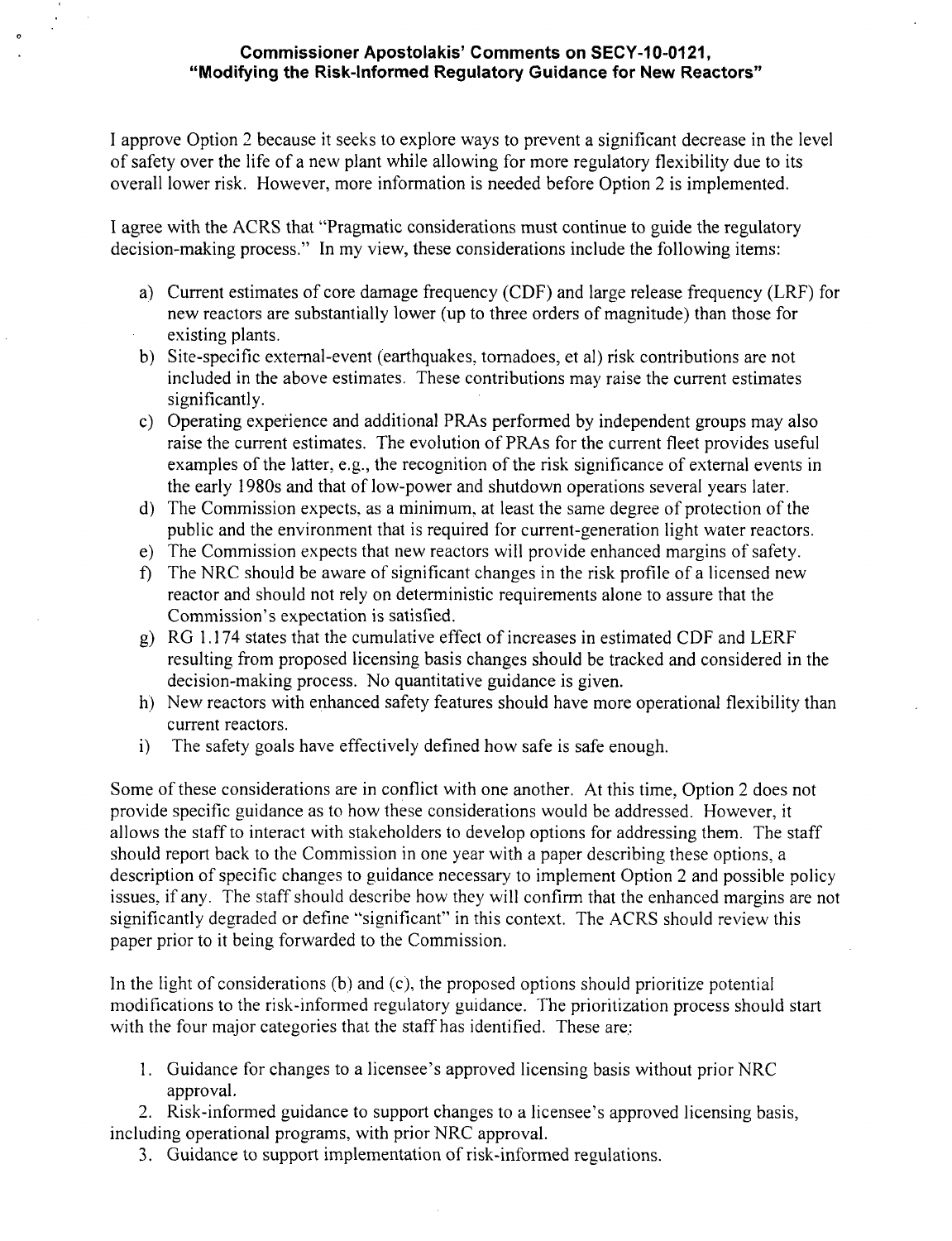4. Guidance to support implementation of the ROP.

The staff should continue to work with stakeholders to:

 $\bar{z}$ 

- (1) identify specific changes to the guidance for risk-informed licensing-basis changes that would prevent a significant decrease in the new reactor's level of safety over its life, and
- (2) identify specific changes to the risk-informed guidance for the ROP to provide for meaningful regulatory oversight.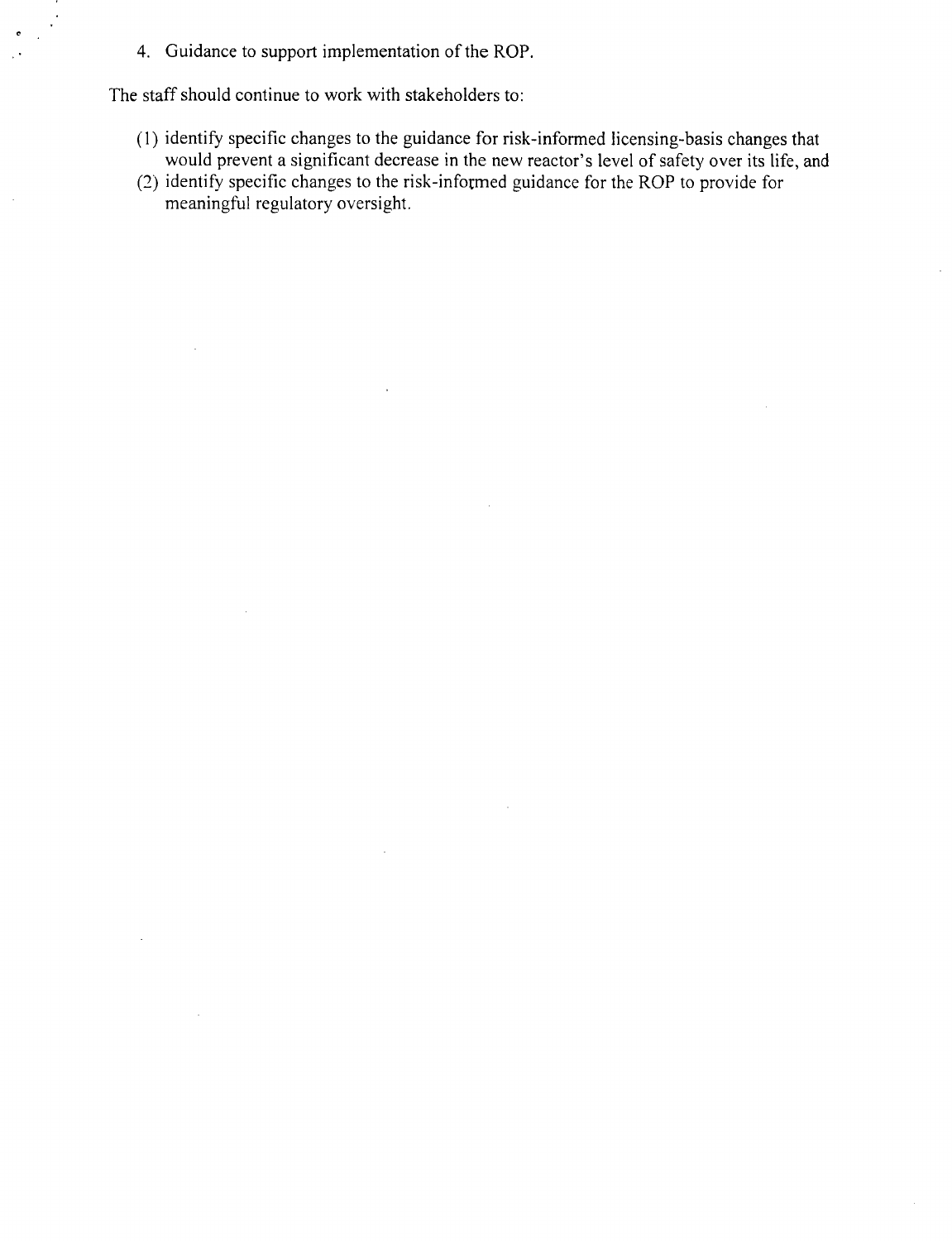### RESPONSE SHEET

| TO: |  | <b>Annette Vietti-Cook, Secretary</b> |  |
|-----|--|---------------------------------------|--|
|-----|--|---------------------------------------|--|

FROM: COMMISSIONER MAGWOOD

SUBJECT: SECY-10-0121 - MODIFYING THE RISK-INFORMED REGULATORY GUIDANCE FOR NEW REACTORS

| <b>Approved</b> | Disapproved X | <b>Abstain</b> |  |
|-----------------|---------------|----------------|--|
|                 |               |                |  |

Not Participating **\_**

**COMMENTS:** Below \_\_ Attached \_\_ None \_\_

 $\overline{\text{SIGN}}$ 

 $23$  November 2010

Entered on "STARS" Yes  $\times$  No \_\_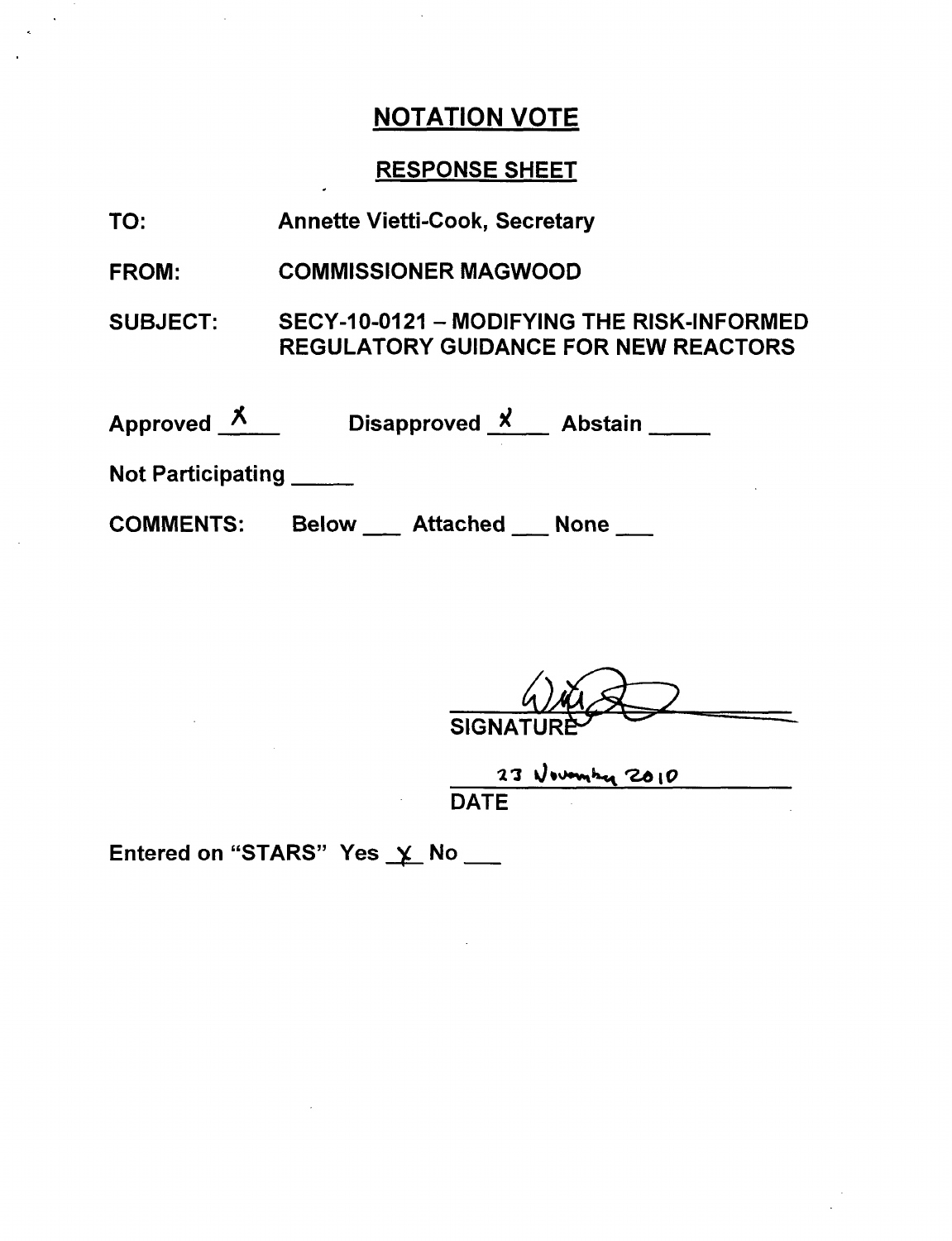#### Commissioner Magwood's Comments on **SECY-1 0-0121** "Modifying the Risk-Informed Regulatory Guidance for New Reactors"

I appreciate the staff's efforts to describe the potential issues with applying the current guidance for risk-informed changes to the licensing bases and the Reactor Oversight Process (ROP) for new reactors. It is quite clear that the staff has given considerable thought to this subject and is taking appropriate, initial steps to ask the right questions about the ability of our current regulatory framework to adequately address the advent of a new generation of nuclear power plants. I am also aware that there is a diversity of opinions among the staff about how best to approach this matter and that, perhaps, is reflected in the rather general nature of the options presented in the staff paper. I do not find that any of the three options presented in SECY-10-0121 provide either sufficient detail to anticipate a solution or a convincing roadmap toward a practical approach to answering the questions at hand. Although the continued use of the existing risk-informed framework for licensing changes and the ROP may not be the ultimate answer, Option 1 of the staff paper could be adopted as an interim approach.

The challenge before us is to encompass Generation **II1+** (and possibly Generation IV) nuclear power plants in a regulatory framework that has served this agency well as it has sought to assure the protection of the health, safety, and security of the American public. These plants have characteristics that, by design and intent, should allow them to operate with levels of safety that, in terms of risk, exceed currently operating nuclear power plants by two to three orders of magnitude. The reason that this exercise has proven difficult rests on the fact that our current framework was designed and developed explicitly around the knowledge base derived from the operation of second generation nuclear power plants. Given the fact that all 104 power reactors in the U.S. fall in this category (as do essentially all power reactors in operation around the world), this approach was quite reasonable and adequate—especially when one recalls that when the safety goals (for Core Damage Frequency [CDF] and Large Early Release Frequency) and the ROP were established, few believed that new U.S. nuclear power plants were likely to be built in the foreseeable future.

However justifiable this approach, the current regulatory framework was not created with advanced reactor technologies in mind. I view the state of our current framework as analogous to Newtonian physics at the close of the  $19<sup>th</sup>$  Century. Based on careful observation of the world as we understood it, this physics served us well in understanding Earthly speeds and everyday objects. However, as the 20<sup>th</sup> Century brought new science and an understanding of speeds approaching that of light and masses at the sub-atomic scale, we found that special relativity and quantum mechanics—which incorporate Newtonian physics in a larger framework-were better able to describe the wider world.

Now, we must wonder whether our 20<sup>th</sup> Century regulatory framework, built on observation of 20<sup>th</sup> Century technologies, is the best tool to address the technologies of the 21<sup>st</sup> Century. I suspect that the true task at hand is to recognize the potential limitations of our current framework-built on deterministic factors derived from observation and decades of operating experience-and create a more rigorous, risk-based framework that can both provide a strong basis for regulating currently operating plants while absorbing changes in technology. As we consider the challenge of modifying our regulatory guidance to accommodate the attributes of new reactors, I believe that this task is comprised of two components: management of the licensing bases for new reactors and the implementation of the ROP as new technologies come into operation.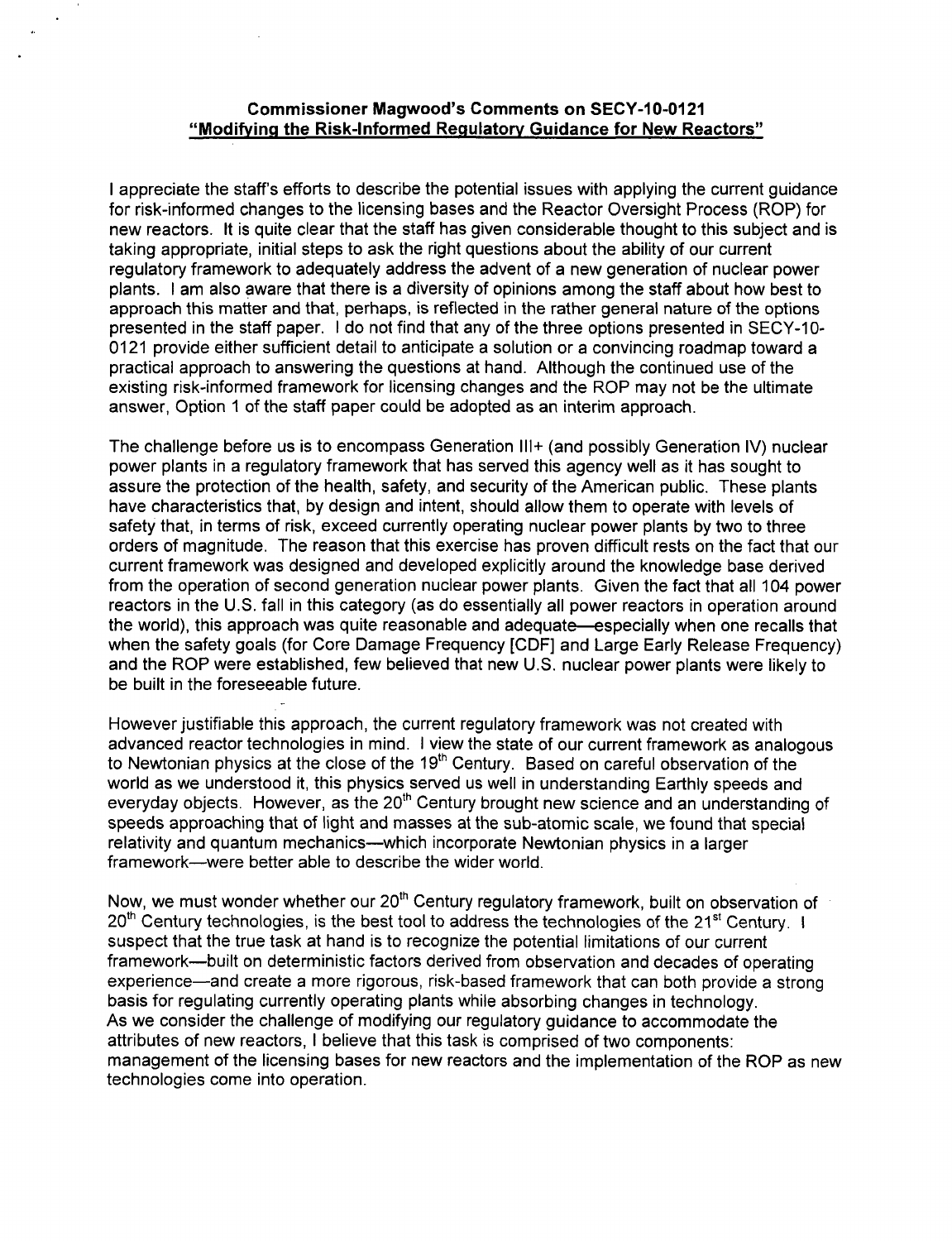First, with regard to the issue of the licensing bases for new reactors, this matter revolves around the agency's safety goals. The safety goals derive not from any intrinsic character of nuclear plant technology, but from a deterministic policy action. As such, these goals stand as a reasonable level of expected safety for the public and while they should not be viewed as unassailable, they have served well for the regulation of current nuclear power plants. They are and should be viewed less as "goals" to which licensees aspire, but more accurately as a floor below which plant operation is not permitted. Until and unless a convincing technical rationale is presented to change the safety goals, I can see no reason why they cannot serve as the foundation of our efforts to assure public safety during the operation of safer, more advanced nuclear plant technologies. Thus, I agree with both Commissioners Ostendorff and Svinicki that the Commission's current safety goals and safety performance expectations provide an adequate minimum standard for new reactors. Past Commissions have gone on record several times on the issue of safety goals and safety performance expectations and have been consistent in maintaining that new reactors should not be measured against a lower quantitative CDF threshold than the current operating reactors.

When the staff proposed in SECY 90-0016 that new reactors be evaluated using a mean CDF target of less than  $1x10^{-5}$  event per reactor-year, the Commission rejected the recommendation and reiterated its previous position in the Staff Requirements Memorandum on SECY 89-0102 supporting the use of  $10<sup>4</sup>$  per year of reactor operation as a CDF goal. Again in 2008, with the release of the revised Advanced Reactor Policy Statement, the Commission made it clear that "the policy statement does not state that advanced reactor designs must be safer than the current generation of reactors, but rather that they must provide the same degree of protection of the environment and public health and safety and the common defense and security that is required for current-generation light-water reactors."

One of the main concerns expressed by staff is that continued use of the existing framework "may not prevent significant decrease in enhanced safety through changes to the licensing basis and plant operations over plant life". I am not convinced. I have yet to hear a reasonable scenario under which such a "decrease in enhanced safety" is likely to occur. Many of the elements of plant design that are intended to make new plants safer than current plants also, in large respect, are intended to make them more economic than current plants. What incentive would licensees have to make changes to reduce safety? Further, there are a host of regulatory barriers that would make it challenging for a licensee to make substantive changes to a certified design. If this can be shown to be a matter of true concern, it may be a more reasonable approach to establish a Commission policy regarding what types of changes are and are not to be entertained. Until a policy is established, should staff receive a proposal of this nature, it should consult with the Commission.

Similarly for the ROP, the staff is concerned that the enhanced safety of new reactor designs will create a larger window for operational behavior than is permitted in the case of currently operating plants. On this point, I have several comments:

1) First, I observe that there is some truth to this concern, but that is not necessarily an undesirable outcome. Licensees seek to establish operating margins to allow for future flexibility and upgrades. These changes are not inherently antithetical to appropriate levels of safety. The agency has routinely authorized power uprates for many licensees that take advantage of margins in safety. Would we cease this practice for future plants? Would we resist changes in the operation of new plants that reduce safety margins but still maintain levels of safety that exceed those of current plants by orders of magnitude? I tend to think not.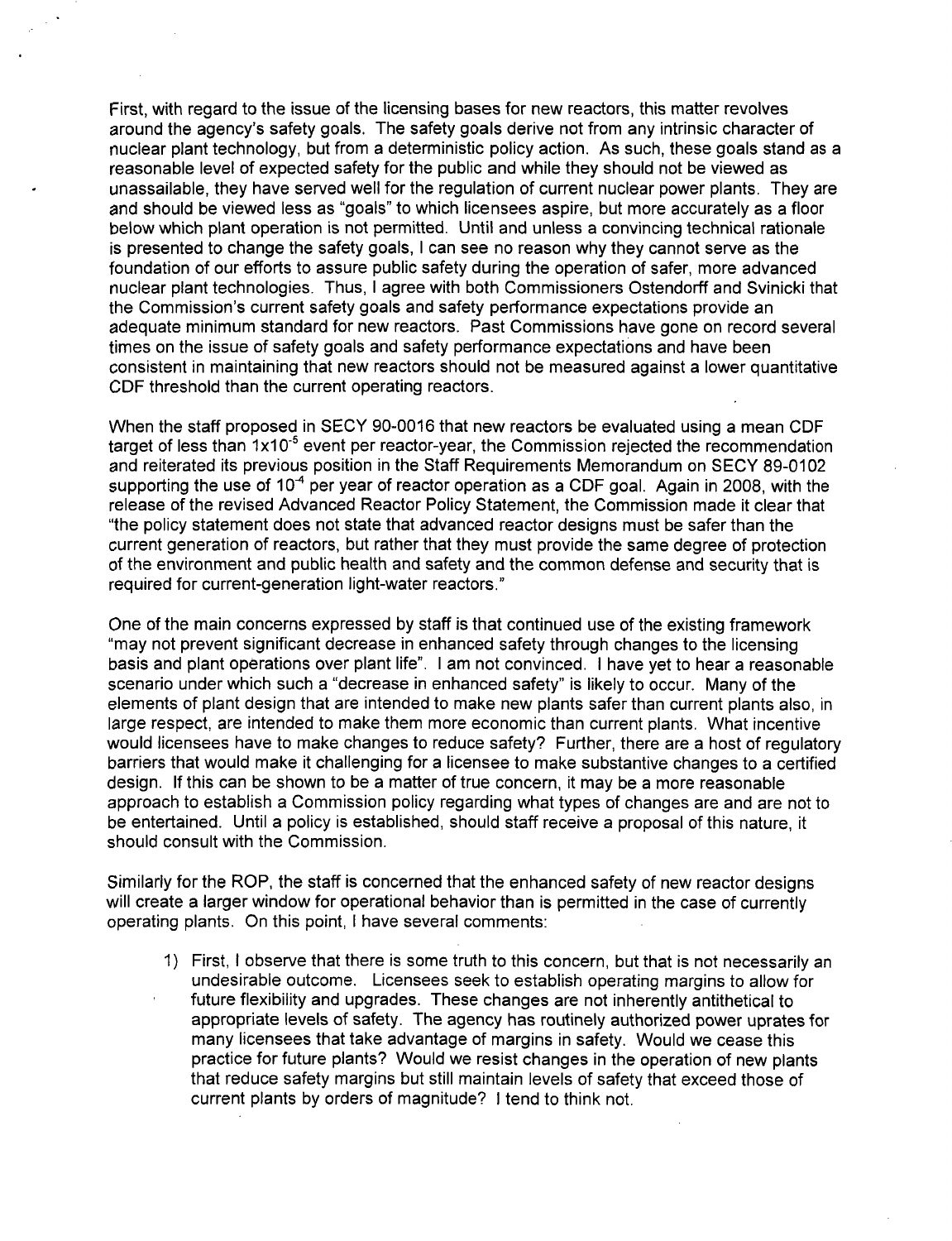The staffs paper does not demonstrate why the current ROP would not provide meaningful regulatory oversight and NRC engagement for unintended increases in **CDF** caused by performance deficiencies for new reactors. A significance determination process result is not a prerequisite for identifying a more-than-minor performance deficiency. As in the case of plant licensing bases discussed above, we have regulatory tools at our disposal that would identify and address problematic behavior by a licensee.

Moreover, even if the Commission were to accept a new standard for Generation **II1+** reactors, SECY-10-0121 does not demonstrate how a relative change in CDF measurement would support the ROP objectives. Until further risk analyses, failure modes, operating experience, and "significant relative degradation" are better understood and defined, it would be premature to conclude that the current suite of ROP and enforcement tools (e.g., cross-cutting area performance evaluations, problem identification and resolution inspection samples, or enforcement consequences for failing to correct violations), as applied to new reactors, would be inadequate for meeting the ROP objectives.

- 2) While we are engaged in a discussion about how best to regulate a safer generation of nuclear power plants, we must recognize the reality that no such plants have yet been built in this country. I agree entirely with the observation made by Commissioner Apostolakis that site-specific external-event risk contributions, operating experience and additional Probabilistic risk assessments could cause the current risk estimates for new plants to increase significantly. If so, the concerns that prompted SECY-10-0121 may fade. It is vital that whatever approach is ultimately adopted be sufficiently flexible to deal with new information about advanced nuclear plants as it is developed and understood.
- 3) A portion of the staff's concern rises to some degree from a mythological construct: that the current plants are held to a common operational safety standard. Though we often discuss the current plants using language that suggests the existence of singular standard, each of the operating reactors has a unique licensing basis composed of a myriad of requirements ranging from the generic to reactor design<br>and site-specific. The aggregate of those requirements for each plant forms a "safety envelope" within which they are permitted to operate. There are, in effect, 104 ROP microcosms.

Perhaps the time has come to fully embrace this reality and recognize that—from the perspective of how NRC provides safety oversight-a new, Generation **II1+** reactor is no more different from a conventional 4-loop PWR than is a conventional 4-loop PWR from a Mark 1 BWR. The deployment of Generation **II1+** technologies presents the agency with an opportunity to review the ROP in a holistic manner and set the framework a firmer technical ground.

4) Obviously, such an effort would take considerable time. In the interim, the current ROP process can adapt as the unique licensing bases for each the new reactors are firmly established. Once this is done, I can see no reason the NRC's comprehensive regulatory framework cannot ensure that the new plants will maintain their defined safety envelope-which should include maintenance of their enhanced safety margins.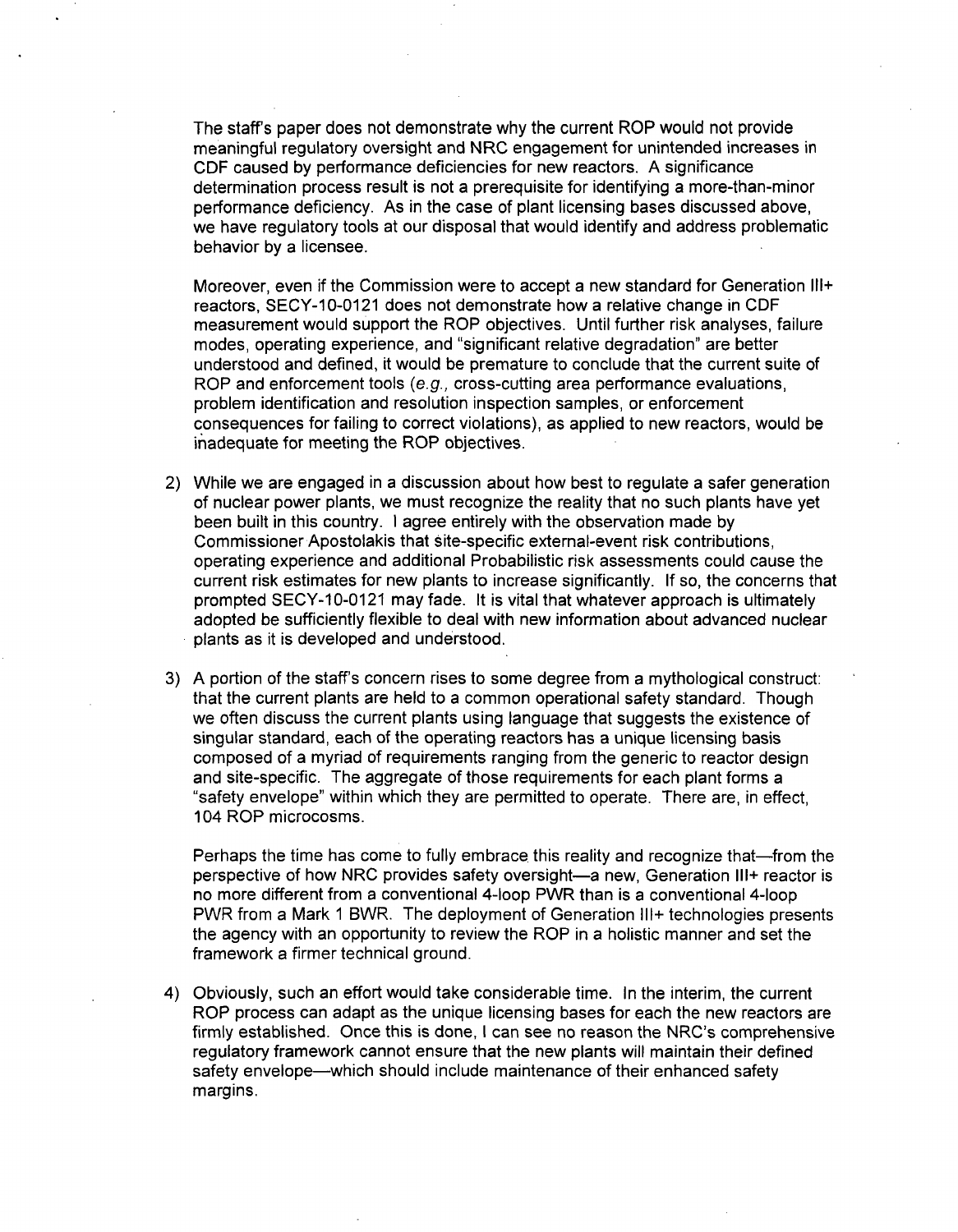The immediate path-forward, then, is to do little until additional work is completed. I hasten to add that the staff should not view my comments as a negative commentary on their efforts to date. This is a difficult subject and I believe the staff's presentation is an appropriate step in engaging the Commission in what I expect will be a long, complex dialogue.

Thus, I believe that staff should develop a schedule of activities to develop a proposal for Commission review. As the staff considers the comments I and others have made, I believe it essential that staff concerned with both existing and new reactors be engaged in this activity. While my comments point to a broad front of considerations, I will highlight a few areas that can serve as starting points.

First, I note that SECY-10-0121 does not reflect that there has been a comprehensive evaluation of the NRC's integrated regulatory framework for ensuring new reactor safety. I propose staff perform a thorough assessment of the aggregate of requirements that are or will be relevant to the licensing bases of the new reactors. It seems prudent to assess the full gamut of NRC's regulatory framework before we undertake change. Staff may wish to initiate this effort by referring to Office of Nuclear Reactor Regulation Office Instruction LIC-100, "Control of Licensing Bases for Operating Reactors".

After completing this assessment, I agree with Commissioner Svinicki that it would be beneficial to engage with industry stakeholders in a series of tabletop exercises as a litmus test of the sufficiency of the regulatory framework. I also support the analysis outlined by Commissioner Apostolakis.

As suggested by Commissioner Apostolakis, I believe it is appropriate for the staff to establish a plan of analysis and outreach as discussed above and report back to the Commission in one year with a refined proposed path forward. While this matter is prompted by the issues raised by new reactors, I encourage the staff to view this effort as an opportunity to review expansively our overall regulatory framework.

William **D.** Magwood IV Date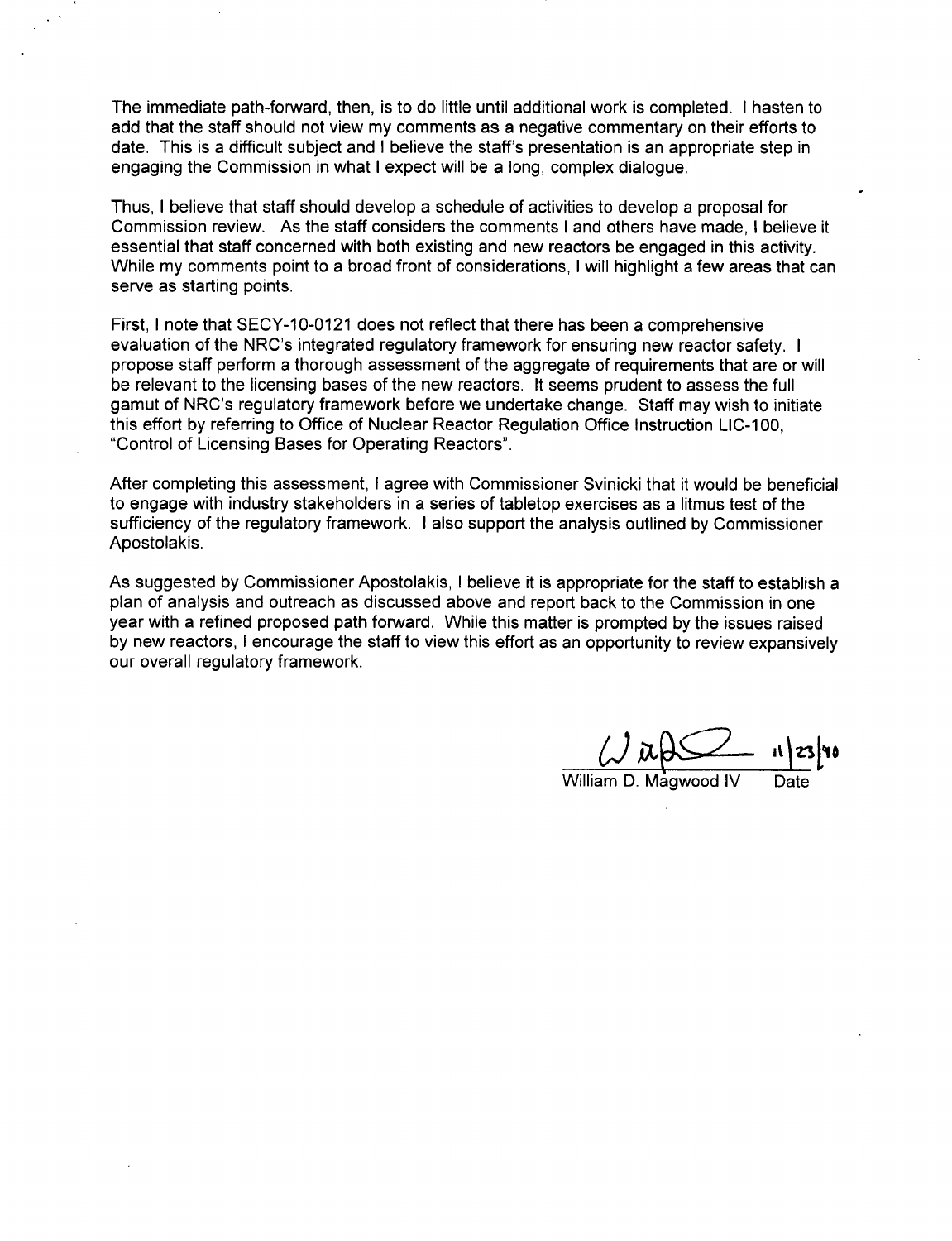# RESPONSE SHEET

| TO:                          | <b>Annette Vietti-Cook, Secretary</b>                                                     |
|------------------------------|-------------------------------------------------------------------------------------------|
| <b>FROM:</b>                 | <b>COMMISSIONER OSTENDORFF</b>                                                            |
| <b>SUBJECT:</b>              | SECY-10-0121 - MODIFYING THE RISK-INFORMED<br><b>REGULATORY GUIDANCE FOR NEW REACTORS</b> |
|                              | Approved $\overline{X}$ Disapproved $\overline{X}$ Abstain _____                          |
| Not Participating <b>Not</b> |                                                                                           |
|                              | COMMENTS: Below ___ Attached $\times$ None ___                                            |

SIGNATURE  $\mathscr{U}$ 

DATE

Entered on "STARS" Yes  ${\overline{\times}}$  No  $\_$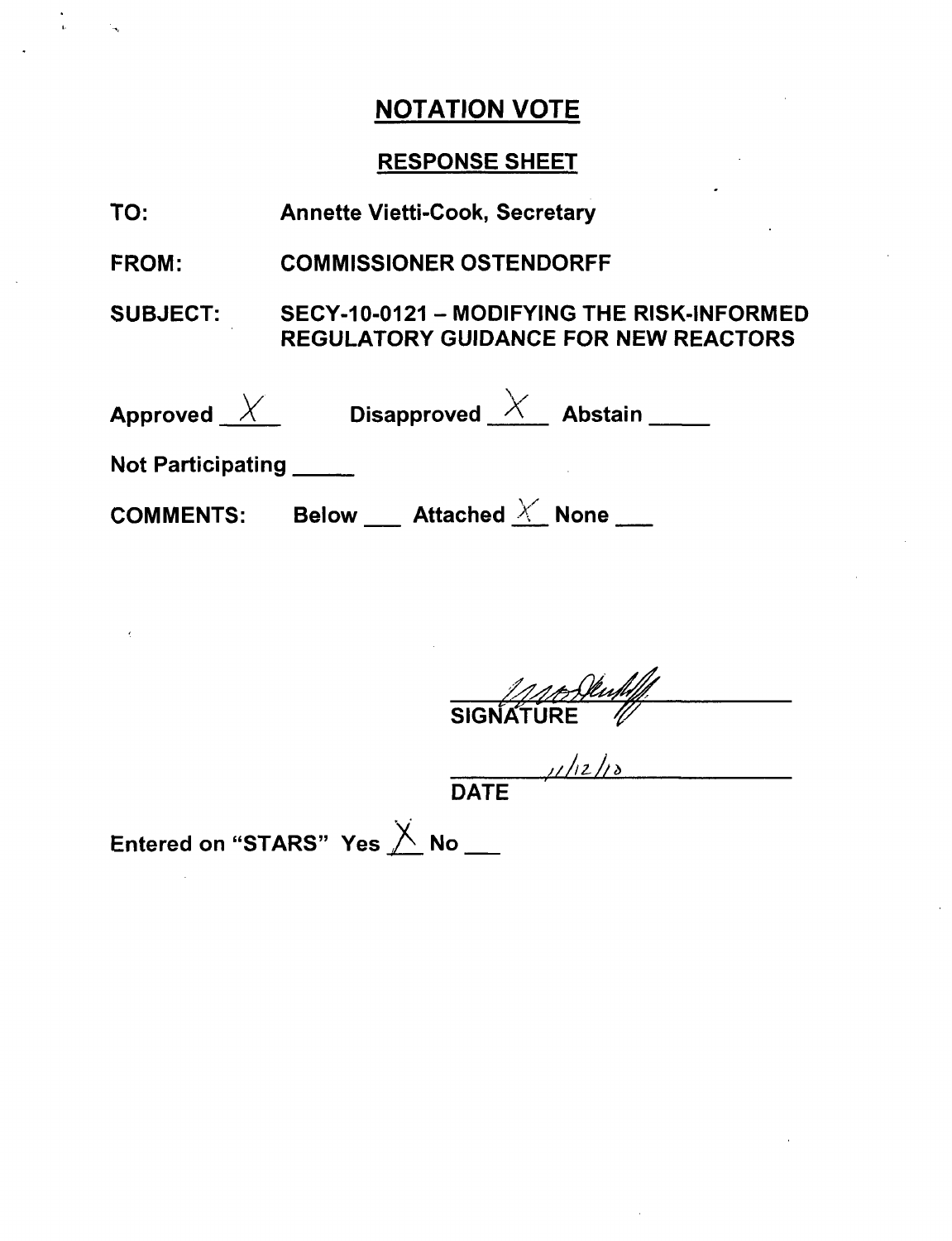#### Commissioner Ostendorff's Comments on **SECY** 10-0121 "Modifying the Risk-Informed Regulatory Guidance for New Reactors"

I approve in part and disapprove in part the staff's recommendation to modify risk guidance for new reactors as described in SECY10-0121. While I agree with the staff that Option **1** (status quo) has shortcomings, I do not support the wholesale changes contained in Options 2 and 3. Hence, I support a pragmatic, measured approach, described below, that represents a7 hybrid of Options **1** and 2. The staff's paper is an excellent example of anticipating potential challenges and having the foresight to seek the Commission's early direction.

The central issue involves the adequacy of first, the NRC's current safety goals and derivative standards and second, the existing NRC processes, requirements, and regulatory practices as applied to new reactors. I agree with Commissioner Apostolakis that some of the agency's guidance may be in conflict with one another. I am supportive of an effort to improve coherence in staff guidance and enhance knowledge management as proposed below.

With respect to the first point, I believe that the Commission's current safety goals and safety performance expectations are adequate for new reactors. In fact, the Commission has reinforced this finding during release of the 2008 Advanced Reactors Policy Statement indicating that the next generation of reactors must provide at least the same degree of protection and safety that is required for current-generation light-water reactors. Naturally, this expectation would be no different for the new reactors (non-advanced) and is a legacy of previous Commission positions and policies for new reactors. Previous Commissions have set forth the ground rules for new reactors to ensure there is a clear and reliable regulatory environment. Applicants for a design certification or a combined license (COL) have made their decisions with the assumption that new reactors would be regulated in a manner consistent with stated Commission policies and expectations for new reactor performance and consistent with oversight and license amendment processes used for current operating reactors with the exception of those provisions unique to the Part 52 process. Barring operational experience with new reactors, I would find it problematic for the Commission to take a position that suggests the existing safety goals, the subsidiary risk goals, or risk guidance that is a derivative of these goals are inadequate or inappropriate. Furthermore, early research insights from the state-of-the-art reactor consequence analysis (SOARCA) project indicate previously held perceptions of severe accident phenomena and public consequences may have been overly conservative, meaning our subsidiary risk goals and derivative standards may in themselves be highly conservative. I believe that **COL** holders should maintain the safety margins and projected low risk levels afforded by the enhanced features in new reactor designs. However, the NRC should not adopt industry risk objectives as requirements or further restrict operational flexibility in managing risk for plant equipment that is out of service. Therefore, reexamination of risk guidance and thresholds would be premature in light of the above factors.

With respect to the second point, I believe that any prospective changes to risk-informed regulatory guidance have to be understood and evaluated in the context of all existing NRC processes, procedures, requirements, regulatory practices, and actual experience. In my view, SECY 10-0121 does not fully reflect the NRC's comprehensive regulatory framework for new reactor safety, regulatory controls to ensure their safety, and performance based approaches that provide licensees operational flexibility without compromising safety. The NRC has over 10 years of experience with the Reactor Oversight Process (ROP), Maintenance Rule §50.65 implementation, and risk-informed licensing initiatives that has, in part, driven risk reduction and improved industry performance trends without reducing risk thresholds for reactor oversight and licensing activities. These results and regulatory practices should be juxtaposed against the Commission's long history of providing guidance and expectations for safety performance of new reactor plants. For example, the Commission in 1990 addressed the issue of risk thresholds. Specifically in Staff Requirements Memorandum (SRM) SECY 90-016, the Commission reemphasized its commitment to the NRC's subsidiary quantitative safety goals by rejecting the staff's proposal to further reduce the core damage frequency (CDF) goal by an order of magnitude. The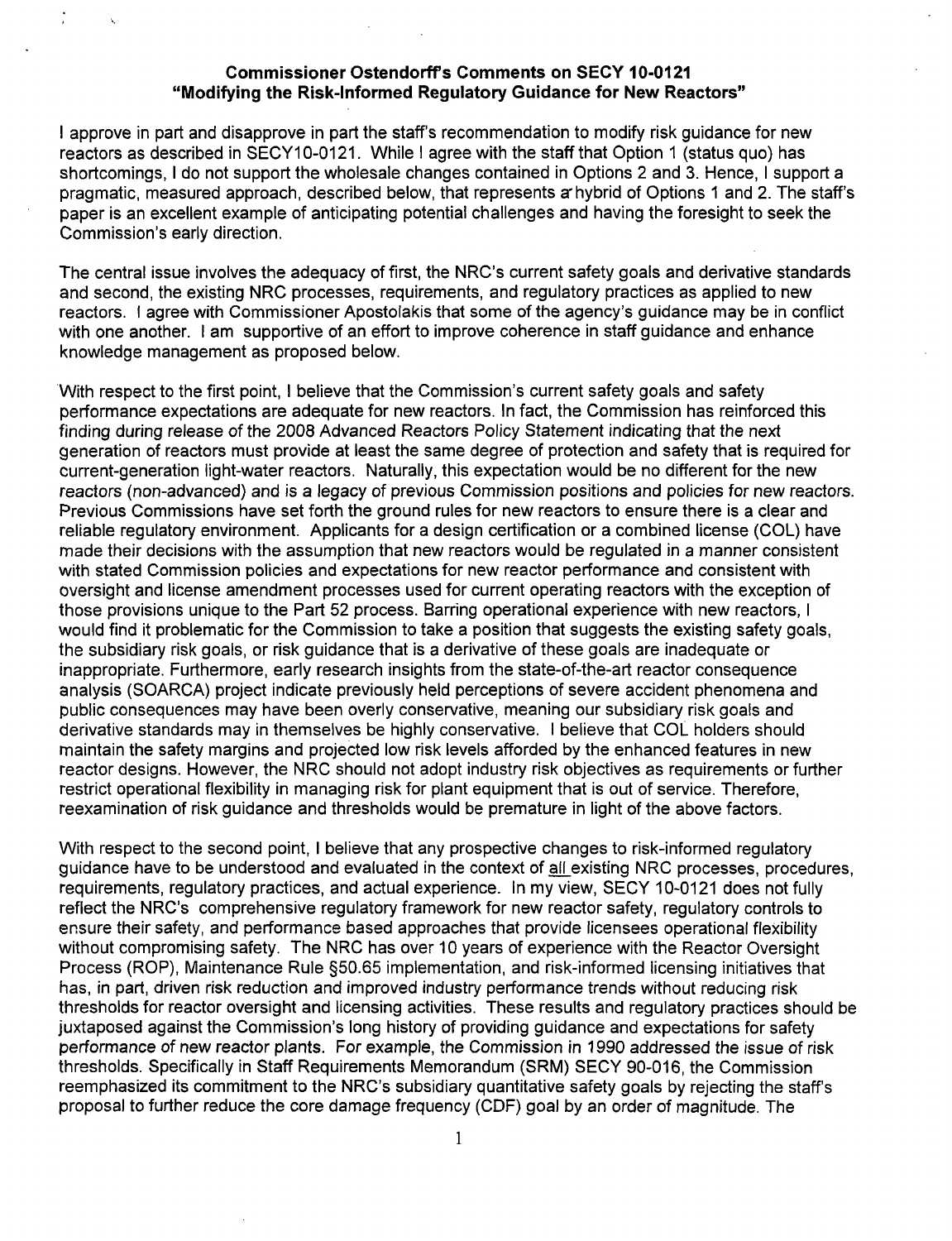Commission clearly stated that the CDF goal should be  $10^{-4}$ /year, and the large release goal should be less than 10<sup>-6</sup>/year, which was a reiteration of a 1989 Commission decision. The Commission clearly stated that the NRC should not adopt industry risk objectives as a basis for new expectations or requirements. The Commission also required new reactors to have a reliability assurance program (RAP) per SRM SECY 95-132, "Policy and Technical Issues Associated with the Regulatory Treatment of Non-Safety Systems (RTNSS) in Passive Plant Designs (SECY 94-084)." A RAP is to provide reasonable assurance that a new reactor is designed, constructed, and operated in a manner that is consistent with the assumptions and risk insights for structures, systems, and components (SSCs), and that these SSCs do not degrade to an unacceptable level during plant operations. In essence this Commission policy (SECY 95-132) already addresses measures necessary to prevent significant erosion of safety in new reactors from a risk significance and reliability standpoint.

I believe a comprehensive review and assessment (outlined below) of these existing processes, requirements and regulatory practices is warranted before the Commission endorses a plan to supplement NRC's risk guidance for new reactors. This retrospective must be placed in the context of the ROP, Maintenance Rule §50.65, and other risk-informed initiatives that have influenced licensees' efforts to reduce risk through performance-based approaches that would also be applicable to new reactors.

Therefore the SRM for SECY 10-0121 should require the following actions:

1) State that the Commission reaffirms its commitment to previous policies and expectations regarding safety performance and risk management of new reactor designs, operations, and maintenance. The statement should indicate that this Commission supports the risk metrics and thresholds cited in SRM SECY 90-016 and that the CDF and LERF metrics and thresholds provided in Regulatory Guide 1.174 should apply equally to both current operating reactors and new reactors. The enhanced safety features in the new reactor designs are expected to provide plant operational flexibility while concurrently maintaining sufficient safety margins. If COL holders significantly erode these safety margins, the Commission may reconsider its policies. The NRC's performance-based ROP will be a key element in monitoring COL holder performance for industry-wide trends in managing risk and safety margins.

2) As a high priority the staff should articulate, in a single document, a coherent overview or roadmap of the Commission's policies and decisions regarding new reactor performance. The document should capture risk metrics, risk and reliability management (programmatic expectations) and the regulatory controls that already exist to prevent erosion of safety. This public communication and knowledge management document should also capture major NRC shifts to performance based, risk informed oversight and licensing practices that have evolved in the intervening years including the advent of the Maintenance Rule §50.65 and the ROP to illustrate the reduction in operating reactor CDFs and improved industry performance trends. Combined with the openness and transparency of the ROP, the document should illustrate that this regulatory approach has created performance-based incentives for licensees to maintain or increase margins without imposing additional NRC requirements or adjustments to risk thresholds used in licensing activities and the ROP. The document should emphasize that the Commission expects similar performance from COL holders operating new reactors.

3) As a high priority, the staff should continue to develop the §50.59 guidance for COL holders to implement plant changes that would not require NRC approval. The staff should also assess the sufficiency of NRC guidance to support new reactor application of risk managed technical specifications (e.g., Technical Specifications (T/S) 4b flexible allowed outage times and T/S **5b** initiative on riskinformed surveillance intervals).

4) As a medium priority, the staff should provide a plan to describe what areas of the ROP might need adjustment for new reactors or provide for a creative yet effective approach. This action should involve engaging stakeholders in table top exercises to test hypothetical licensee performance issues against ROP guidance. Because most new reactors have not accumulated operating experience, the plan could